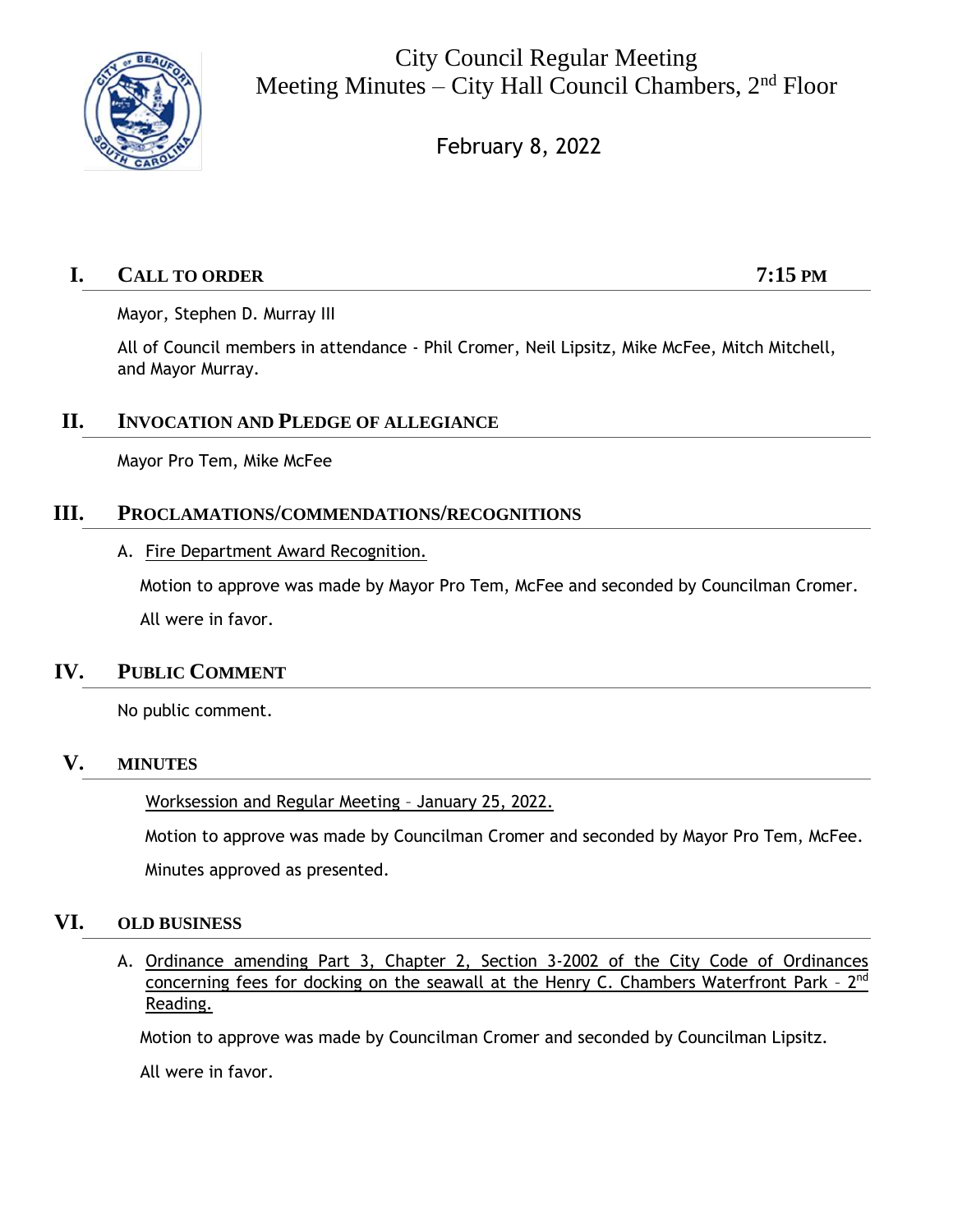## **VII. NEW BUSINESS**

A. Request from Beaufort History Museum for six free parking spaces for the Revolutionary War Reenactment on March 12, 2002, 7:00 am – 6:00 pm.

Motion to approve was made by Councilman Cromer and seconded by Councilman Mitchell.

Approval was unanimous.

B. Co-Sponsorship from First African Baptist Church and First Scots Presbyterian Church to host the Annual Community Easter Sunrise Service in the Henry C. Chambers Park on April 17, 2022, from 7:00 am – 8:30 am.

Motion to approve was made by Councilman Cromer and seconded by Mayor Pro Tem, McFee.

Approval was unanimous.

C. Co-Sponsorship request by Tidal Creek Fellowship for use of Henry C. Chambers Park to host Easter Festival 2022, on Sunday, April 3, 2022, 12:30 pm – 4:00 pm.

Motion to approve was made by Councilman Mitchell and seconded by Councilman Cromer.

Approval was unanimous.

D. Request for waiver of Ordinances for Drinking in Public and Consumption of Alcohol in Henry C. Chambers Park for private wedding reception on Saturday, April 23, 2022, from 6:00 pm – 10:00 pm.

Motion to approve was made by Mayor Pro Tem, McFee and seconded by Councilman Mitchell.

Approval was unanimous.

E. Request permission for use of the Henry C. Chambers Park and five parking passes for Spring Concert on Saturday, March 5, 2022, from 10:00 am – 4:00 pm.

Motion to approve was made by Mayor Pro Tem, McFee and seconded by Councilman Cromer.

Approval was unanimous.

F. Resolution for the Beaufort County Connects: Bicycle and Pedestrian Plan 2021 as a supplement to the City of Beaufort Comprehensive Plan.

Motion to approve was made by Mayor Pro Tem, McFee and seconded by Councilman Cromer.

Approval was unanimous.

G. Authorize the City Manager to execute an agreement with CommunityWorks.

Motion to approve was made by Mayor Pro Tem, McFee and seconded by Councilman Lipsitz.

Bill Prokop, City Manager, stated that the Beaufort Memorial Hospital has adopted a program for affordable loans for employees to purchase housing through CommunityWorks. Since the funding is coming from the Federal Government, the municipality must be involved. Mr. Prokop said that this money does not belong to the city. We strictly hold the funds, when CommunityWorks requests the funds, we issue a check.

Katie Davenport, CommunityWorks, then went over the agreement for the Homebuyers Assistance Program.

Approval was unanimous.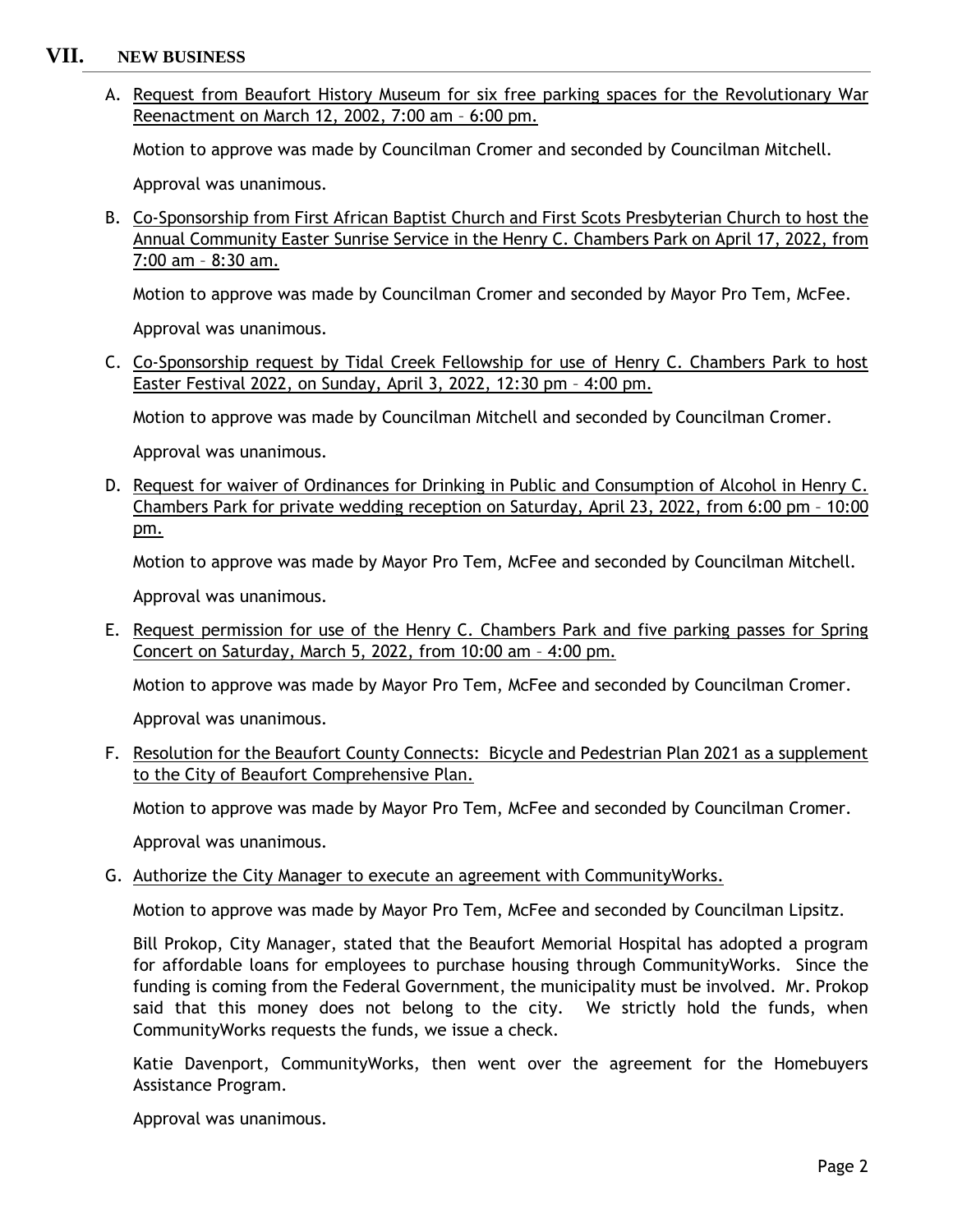### H. Citizen appointment to the Beaufort County Transportation Advisory Committee.

Mayor Pro Tem, McFee recused himself from discussions and voting.

Motion to appoint Rob McFee to the Beaufort County Transportation Advisory Committee was made by Councilman Cromer and seconded by Councilman Mitchell.

Approval was unanimous.

I. Appointments/Reappointments to Boards and Commissions.

Motion to reappoint Gordon Fritz, Barbara Farrior, and appoint Victoria Bergesen, and Tamala Conner to the Parks and Tree Advisory Committee (PTAC), staggered terms was made by Mayor Pro Tem, McFee and seconded by Councilman Lipsitz.

Mayor Pro Tem, McFee withdrew his original motion and Councilman Lipsitz withdrew his second.

Mayor Pro Tem, McFee made a motion to reappoint Barb Farrior, Gordon Fritz, and appoint Brad Hill, Victoria Bergesen and Tamala Conner to the Parks and Tree Advisory Committee (PTAC), with staggered terms. Councilman Lipsitz seconded the motion.

Approval was unanimous.

## **VIII. REPORTS**

## **City Manager's Report**

Thanked the Public Works Department for finishing two projects that have been ongoing the last couple of years. They installed a gate to hide the compactor location in the Henry C. Chambers Park and installed irrigation at the Evergreen Cemetery.

Reported that Dominion Energy will be cutting Palm Trees that are interfering with the electric wires on Boundary Street and Pigeon Point Road.

There will be a public meeting regarding the Point and Downtown stormwater project findings on Friday, February 18, 2022, beginning at 10:00 am in City Hall.

Reminded everybody that the South Coast Cyber Security Summit will be held at the Tabby Place, March 7 – March 8, 2022. Governor McMasters will be a keynote speaker.

### **Mayor's Report**

Please take a moment to remember the accomplishments of African Americans in the City of Beaufort and across our country as we are in Black History Month.

Announced that the City of Beaufort was one of the eleven municipalities to have 100 percent of their council completing the required training through the Municipal Elected Officials Institute and making the Honor Roll, out of 270 plus municipalities in the state.

### **Councilman Lipsitz**

Stated that he and Councilman Mitchell also attended the Municipal Advanced Institute Economic Development training while in Columbia.

### **Councilman Mitchell**

Reported that Beaufort County will soon be publishing their schedule for the Beaufort County Master Plan Needs Assessment Study.